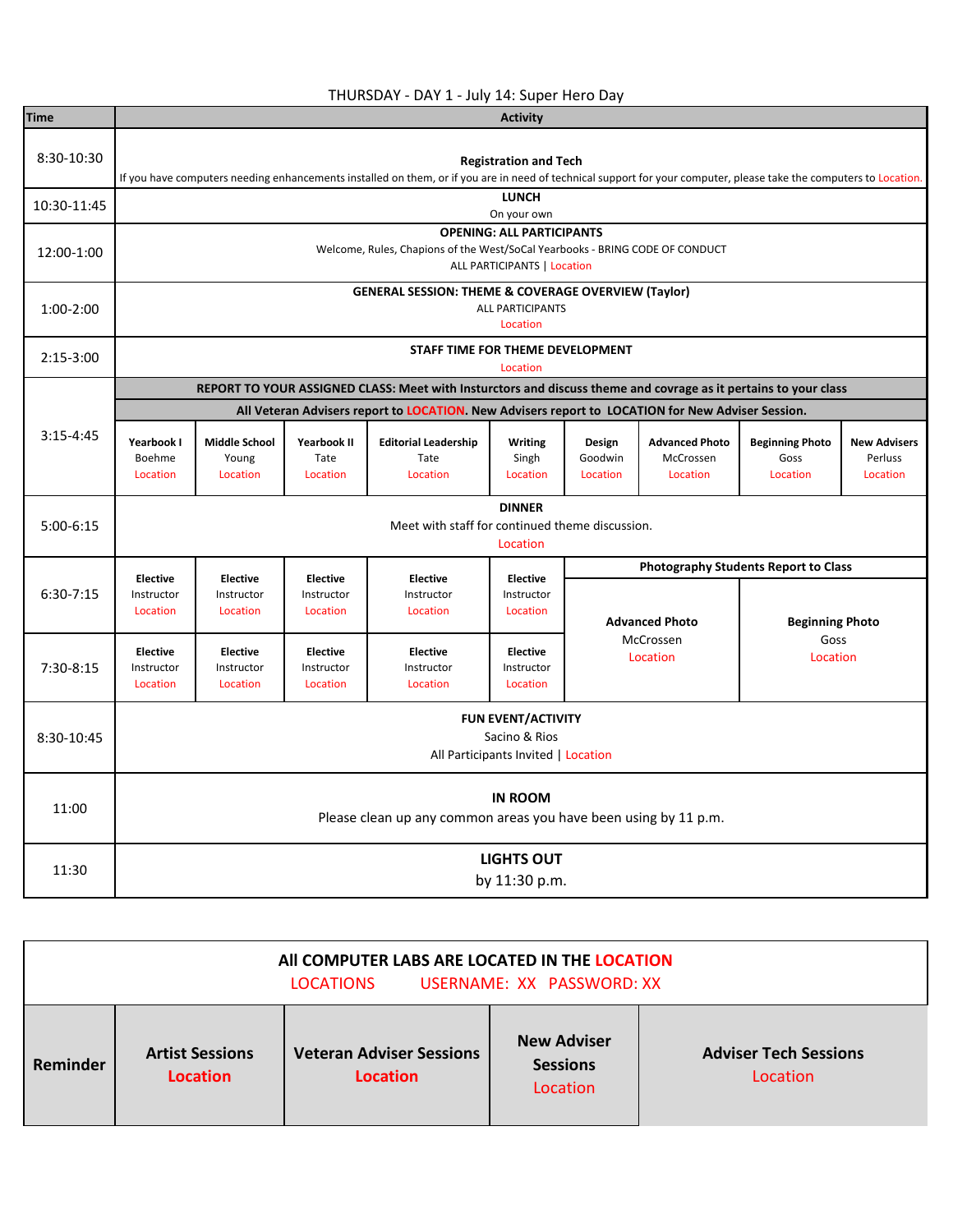|               |                                  |                                                                              |                                 | FRIDAY - DAY 2 - July 15: Story Book Character Day                                                                                                                                                    |                                     |                               |                                                |                                            |                                            |  |  |
|---------------|----------------------------------|------------------------------------------------------------------------------|---------------------------------|-------------------------------------------------------------------------------------------------------------------------------------------------------------------------------------------------------|-------------------------------------|-------------------------------|------------------------------------------------|--------------------------------------------|--------------------------------------------|--|--|
| <b>Time</b>   |                                  |                                                                              |                                 |                                                                                                                                                                                                       | <b>Activity</b>                     |                               |                                                |                                            |                                            |  |  |
| $7:15 - 8:15$ | <b>BREAKFAST</b><br>Location     |                                                                              |                                 |                                                                                                                                                                                                       |                                     |                               |                                                |                                            |                                            |  |  |
| 8:30-9:00     |                                  | <b>OPENING ANNOUNCEMENTS AND SPIRIT GAMES</b><br>All Participants   Location |                                 |                                                                                                                                                                                                       |                                     |                               |                                                |                                            |                                            |  |  |
|               | <b>CLASS TIME</b>                |                                                                              |                                 |                                                                                                                                                                                                       |                                     |                               |                                                |                                            |                                            |  |  |
| 9:15-10:15    | Yearbook I<br>Boehme<br>Location | <b>Middle School</b><br>Young<br>Location                                    | Yearbook II<br>Tate<br>Location | <b>Editorial Leadership</b><br>Tate<br>Location                                                                                                                                                       | Writing<br>Singh<br>Location        | Design<br>Goodwin<br>Location | <b>Advanced Photo</b><br>McCrossen<br>Location | <b>Beginning Photo</b><br>Goss<br>Location | <b>New Advisers</b><br>Perluss<br>Location |  |  |
|               |                                  |                                                                              |                                 |                                                                                                                                                                                                       | <b>CLASS TIME</b>                   |                               |                                                |                                            |                                            |  |  |
| 10:30-11:45   | Yearbook I<br>Boehme<br>Location | <b>Middle School</b><br>Young<br>Location                                    | Yearbook II<br>Tate<br>Location | <b>Editorial Leadership</b><br>Tate<br>Location                                                                                                                                                       | Writing<br>Singh<br>Location        | Design<br>Goodwin<br>Location | <b>Advanced Photo</b><br>McCrossen<br>Location | <b>Beginning Photo</b><br>Goss<br>Location | <b>New Advisers</b><br>Perluss<br>Location |  |  |
| 12:00-1:15    |                                  | <b>LUNCH</b><br>Location                                                     |                                 |                                                                                                                                                                                                       |                                     |                               |                                                |                                            |                                            |  |  |
|               |                                  | <b>CLASS TIME</b>                                                            |                                 |                                                                                                                                                                                                       |                                     |                               |                                                |                                            |                                            |  |  |
| 1:30-2:45     | Yearbook I<br>Boehme             | <b>Middle School</b><br>Young                                                | <b>Yearbook II</b><br>Tate      | <b>Editorial Leadership</b><br>Tate                                                                                                                                                                   | Writing<br>Singh                    | Design<br>Goodwin             | <b>Advanced Photo</b><br>McCrossen             | <b>Beginning Photo</b><br>Goss             | <b>New Advisers</b><br>Perluss             |  |  |
|               | Location                         | Location                                                                     | Location                        | Location                                                                                                                                                                                              | Location<br><b>CLASS TIME</b>       | Location                      | Location                                       | Location                                   | Location                                   |  |  |
| $3:00 - 4:15$ | Yearbook I                       | Middle School                                                                | Yearbook II                     | <b>Editorial Leadership</b>                                                                                                                                                                           | <b>Writing</b>                      | Design                        | <b>Advanced Photo</b>                          | <b>Beginning Photo</b>                     | <b>New Advisers</b>                        |  |  |
|               | Boehme                           | Young                                                                        | Tate                            | Tate                                                                                                                                                                                                  | Singh                               | Goodwin                       | McCrossen                                      | Goss                                       | Perluss                                    |  |  |
| 4:30-5:30     | Location                         | Location                                                                     | Location                        | Location<br><b>INDIVIDUAL WORK TIME &amp; CRITIQUES</b><br>If you signed up for an instructor critique, please report to the assigned rooms. See below for which room your instructor is assigned in. | Location                            | Location                      | Location                                       | Location                                   | Location                                   |  |  |
| $5:45-6:45$   |                                  |                                                                              |                                 |                                                                                                                                                                                                       | <b>DINNER</b><br>Location           |                               |                                                |                                            |                                            |  |  |
|               | <b>Elective</b>                  | <b>Elective</b>                                                              | <b>Elective</b>                 | <b>Elective</b>                                                                                                                                                                                       | <b>Elective</b>                     | <b>Elective</b>               | <b>Elective</b>                                | <b>Elective</b>                            | <b>Elective</b>                            |  |  |
| 7:00-7:45     | Instructor                       | Instructor                                                                   | Instructor                      | Instructor                                                                                                                                                                                            | Instructor<br>Location              | Instructor                    | Instructor                                     | Instructor                                 | Instructor                                 |  |  |
|               | Location<br><b>Elective</b>      | <b>Location</b><br><b>Elective</b>                                           | <b>Location</b><br>Elective     | Location<br><b>Elective</b>                                                                                                                                                                           | <b>Elective</b>                     | Location<br><b>Elective</b>   | Location<br><b>Elective</b>                    | Location<br><b>Elective</b>                | Location<br><b>Elective</b>                |  |  |
| $8:00 - 8:45$ | Instructor                       | Instructor                                                                   | Instructor                      | Instructor                                                                                                                                                                                            | Instructor                          | Instructor                    | Instructor                                     | Instructor                                 | Instructor                                 |  |  |
|               | Location                         | Location                                                                     | Location                        | Location                                                                                                                                                                                              | Location                            | Location                      | Location                                       | Location                                   | Location                                   |  |  |
| 9:00-10:30    |                                  | <b>STAFF SCRAMBLE</b><br><b>GIRON &amp; REDSHIRTS</b>                        |                                 |                                                                                                                                                                                                       |                                     |                               |                                                |                                            |                                            |  |  |
|               |                                  |                                                                              |                                 |                                                                                                                                                                                                       | All Participants Invited   Location |                               |                                                |                                            |                                            |  |  |
| 11:00         |                                  |                                                                              |                                 | Please clean up any common areas you have been using by 11 p.m.                                                                                                                                       | <b>IN ROOM</b>                      |                               |                                                |                                            |                                            |  |  |
| 11:30         |                                  |                                                                              |                                 |                                                                                                                                                                                                       | <b>LIGHTS OUT</b><br>by 11:30 p.m.  |                               |                                                |                                            |                                            |  |  |

## Critque Room Assignments:

| Taylor   | Boehme   | Young    | Tate<br>υ. | D. Tate  | $ -$<br>Singh | Goodwin  | McCrossen | Goss     | Perluss  |
|----------|----------|----------|------------|----------|---------------|----------|-----------|----------|----------|
| Location | .ocation | Location | Locatior   | Location | .ocation      | Location | ∟ocation  | ocation! | Locatior |
|          |          |          |            |          |               |          |           |          |          |